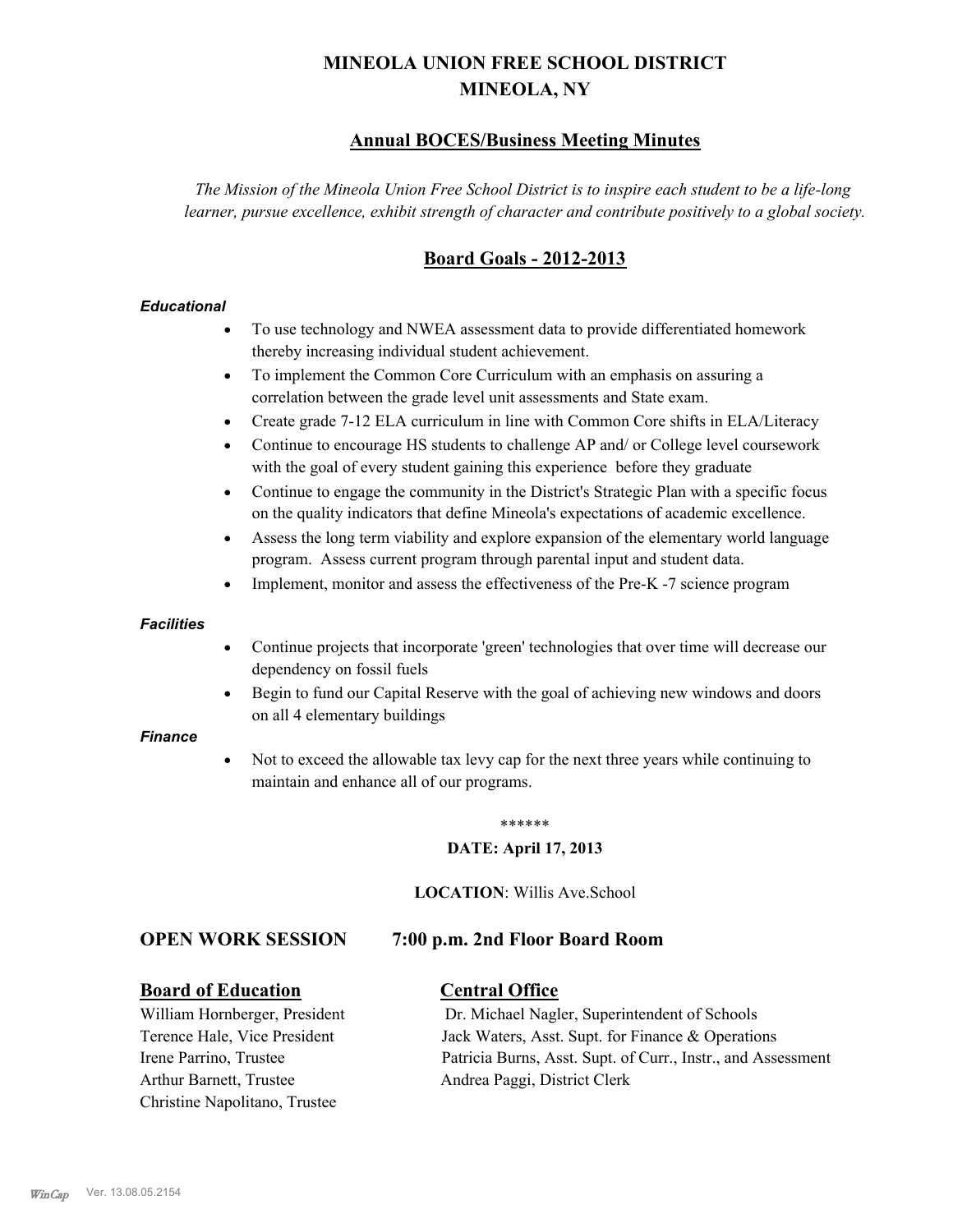- **A. Call to Order- 7:04pm** (by Terence Hale)
- **B. Pledge of Allegiance**
- **C. Reading of Mission-** Arthur Barnett
- **D. Moment of Silent Meditation**
- **E. Dais & Visitor Introductions-** Late: William Hornberger

## **F. High School Student Organization Report**

There were no Student Organization Representatives this evening and Jackie Lusardi gave a brief update. It was reported that spring sports are underway. There are several Senior Projects going on at the high school. SangMin Bak's project was a fund raiser to benefit St. Jude's hospital and it was a concert. Ms. Lusardi stated that her senior project is a photo collage at the high school and the subject matter is the year in the life of Mineola Sports. Finally, it was reported that seniors are in the final process of deciding on colleges.

## **G. BOE Reports**

## **a. Comments from Board Trustees**

Mr. Barnett stated that he had attended Sang Min's senior project concert at the high school.

Ms. Parrino stated that she attended Bingo Night at Jackson Avenue and Movie night at Meadow Drive.

Mr. Hale stated that he attended Supermarket Bingo at Hampton Street.

## **b. Comments from Board President**

Mr. Hornberger was not present at this time.

## **c. Comments from Superintendent**

The Superintendent stated that this Friday is Color Night which is always a fun night and he encouraged people to attend. He stated that Ms. Burns is currently working on summer reading assignments for all students. The Superintendent report that today is the second day of ELA testing and he has received some feedback. It was reported that the reading was do-able however, the questions were very difficult. Today, many of the children were not able to finish the reading and essays. According to the Superintendent, many of the questions on the test are throw away questions and all districts are in the same boat. He stated that it will take awhile for the State to get it right. The Superintendent stated that there are a few changes with upcoming meeting dates: the 5/2 Workshop/ Budget Hearing meeting has been moved to 5/9. On 5/2, there will be a Special Meeting to discuss policies (7-8pm Executive Session and 8pm open to public- there will be no public comment and no agenda).

The Superintendent gave an update on the Meadow Drive Project and displayed photos of the progress for the Board. According to the Superintendent, the project is moving along and is currently on schedule. Ms. Parrino stated that she has heard some complaints regarding the construction noise. The Superintendent and Mr. Waters stated that they have not heard any complaints and stated that Ms. Parrino should direct these individuals to Mrs. Shaw to voice their concerns.

The Superintendent presented a "Security Proposal" for the District (this presentation can be found on the District website on the Board of Education page). The following is a list of the overall goals: Single Point Entry at all locations; Electronic maps of all buildings that are accessible to school administrators, security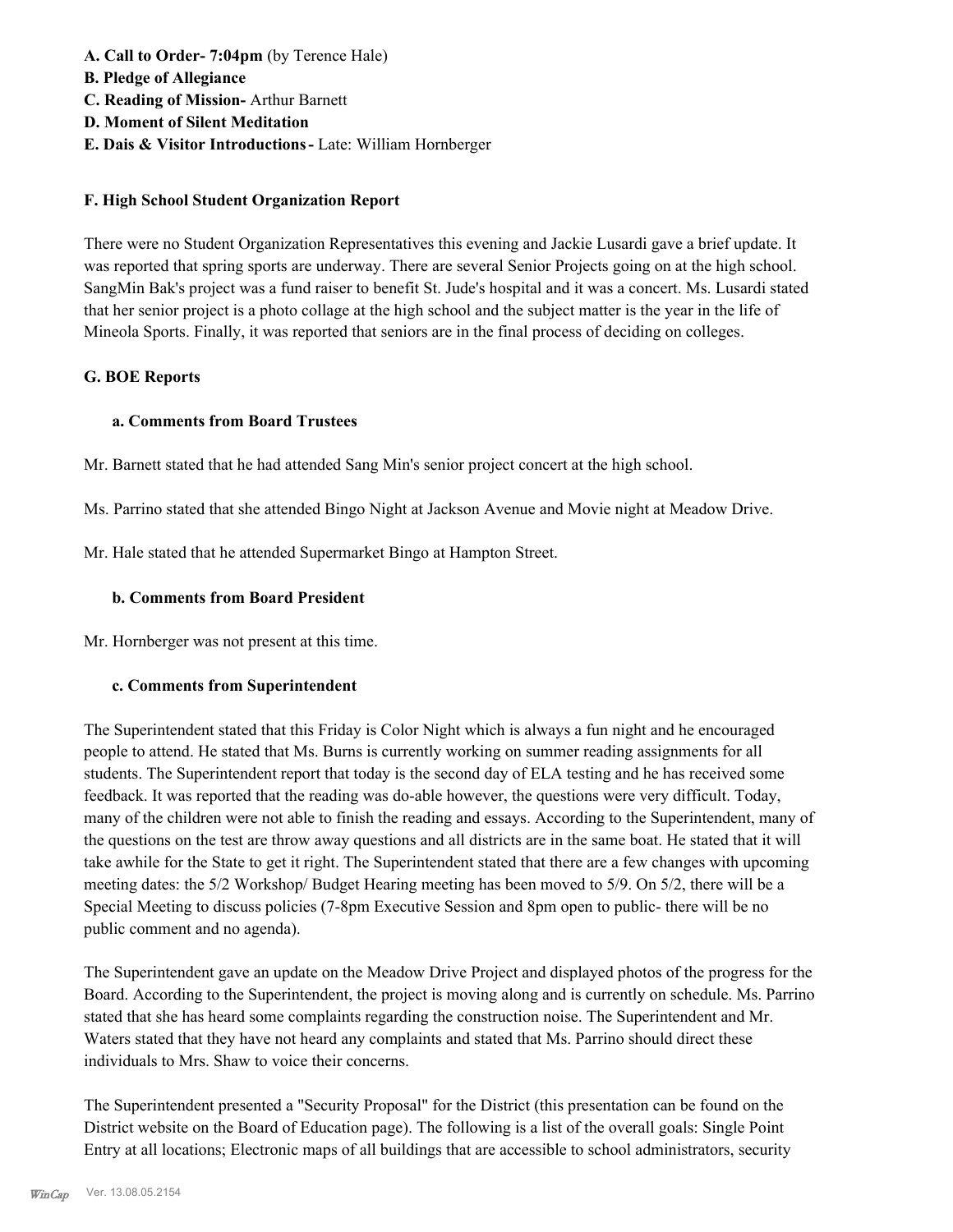and first responders; "Man Traps"- secure vestibules; Panic Alarms- automatically signals lockdown and calls police; and Command Center- one location in which the entire district can be viewed and monitored (Willis Avenue in district and BOCES for after hours or weekends). The Superintendent displayed a chart of all enhancements and stated that the total cost is \$100,000: \$75,000 from the facilities line and a \$25,000 grant from Senator Martins. The Superintendent discussed the Security Vestibules or "Man Traps" and displayed a slide of how this will be accomplished throughout the District. He stated that the work at the High School and Hampton Street need to be done out of house and added that the work at Hampton is the most involved. Mr. Barnett stated that he feels we should start to move on these security upgrades. The Superintendent stated that he is looking for direction from the Board. Mr. Hornberger polled the Board about starting the work on the cameras and other security measures (total cost \$100,000) and all Board members were in favor of starting the work. Mr. Hornberger also asked the Board about the "Man Traps"- \$17000 for the High School and budget the others in next year's budget and all were in favor.

Mr. Hornberger asked the Superintendent about the effect these security measures will have on events and activities at the schools. The Superintendent stated that it will be necessary to revisit scenarios of how security will affect events and he added that at the High School, students do have ID cards. Ms. Napolitano inquired if our current contracts with outside security need to be changed as a result of these new security measures. The Superintendent stated that these contracts could be changed if necessary. There was no further discussion.

The Superintendent presented the "2013-2014 Budget Highlights", (this presentation can be found on the District website on the Board of Education page). The Proposed budget is \$86,143,656, with a budget to budget increase of 2.56%. The allowable tax levy increase is 2.53% and the proposed levy is 2.18%. This is accomplished through the use of \$250,000 of fund balance achieved through the teacher contract settlement. The Superintendent added that this proposed levy is the 5th lowest in the county and our 6 year average has been the 4th lowest in the county; accomplished while not losing any programs. The following are items that the Supeintendent highlighted from the proposed budget.

Education: The proposed budget will maintain all current educational and co-curricular programs; maintains comprehensive staff development and professional development; and looks toward making all buildings wireless.

Curriculum Enhancements: An additional section of 5 day 1/2day pre-k will be added (UPK but using budget monies). The district will enter into a partnership with CW Post in which our AGP students can attend their Saturday Academy. Other enhancements include: continuation of science lab for grades 3-7; full implementation of Common Core Curriculum in ELA; and fully aligning our current math program with the Common Core standards.

Operational: Vehicles: there is a new 5 year bus Replacement plan, which achieves entire fleet under 10 years old by 2017; Facilities Upgrade: new diesel pumping station and security (man traps) at all buildings; Staffing: reduce 20 FTE aides and finally maintain 4% fund balance.

Equipment: There is an allocation of \$217,000 for new equipment which the superintendent displayed a list of items.

The Superintendent asked the Board if there were any questions/comments. Mr. Hornberger asked if the Middle School sound system upgrades are in the budget and the Superintendent responded that he believes that we may receive a donation for this expense and he will update the Board as the information becomes available. Mr. Barnett commented that he believes the diesel pump station will pay for itself and he believes that this is something that we will look back at as being very important and practical. The Superintendent stated that he feels that this is a good, sound budget and it addresses security issues raised by parents in the aftermath of Sandy Hook. Mr. Waters stated that over the past few years, many districts have used their reserves to lower the tax levy, while at Mineola, we did this operationally. Dr. Nagler added that this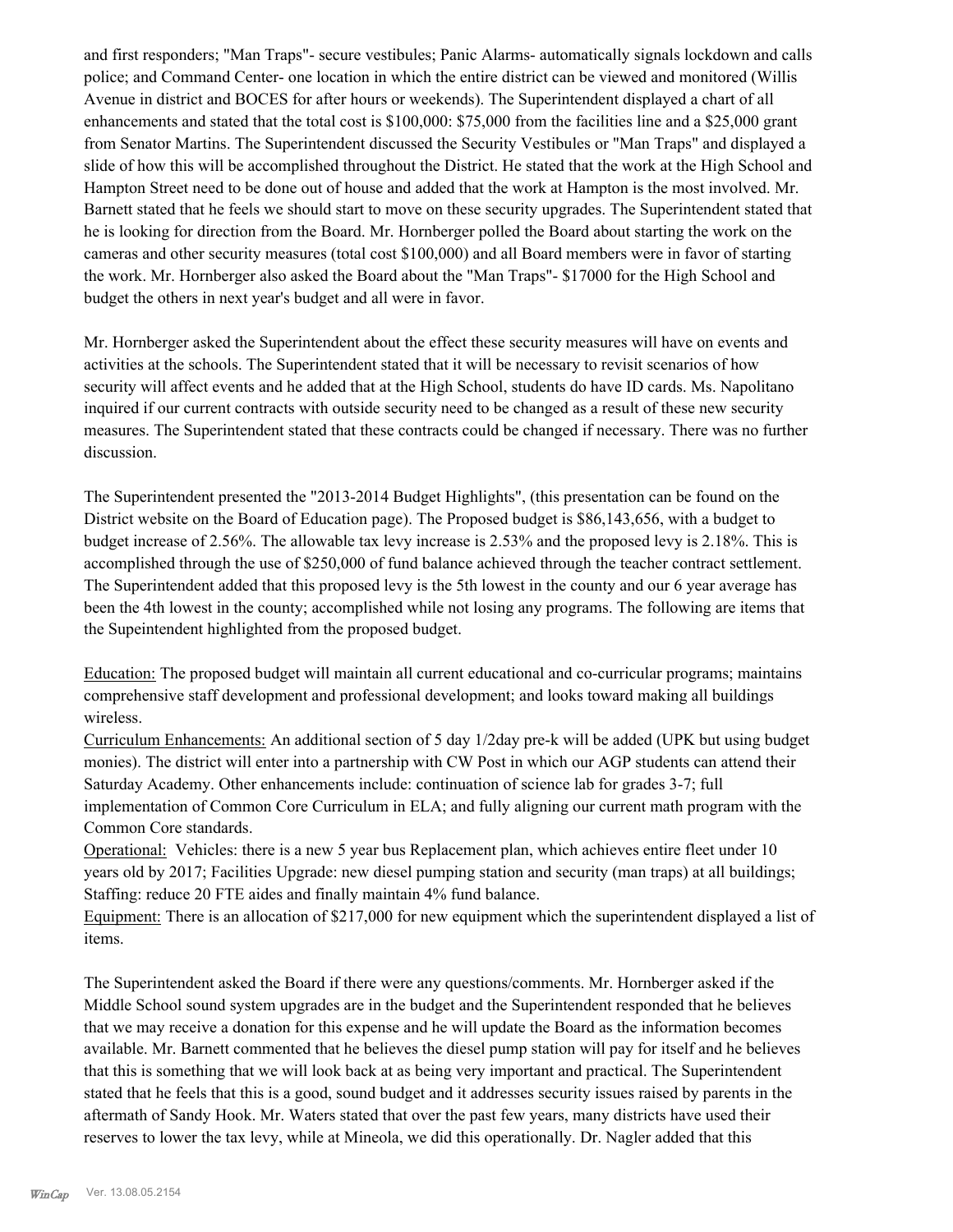information will be in the next Outreach. Ms. Napolitano thanked Mr. Waters for coming up with a budget that includes everything that they wanted to see.

Mr. Hornberger opened the floor to any public comments, specific to the budget presentation only. There were no comments at this time. Mr. Hornberger thanked Dr. Nagler, Mr. Waters and the Board for this proposed budget and he stated that he is proud of all of the hard work that went into the process.

## **H. Old Business**

There was no old business.

### **I. New Business**

## **Adoption of 2013/14 Budget and Property Tax Report Card**

**RESOLUTION # 50- BE IT RESOLVED** that the Mineola Board of Education approves the Adoption of the 2013- 2014 Education Plan and Budget in the amount of \$86,143,656, as submitted or, if necessary, with revisions, and further

**BE IT RESOLVED** that the Board of Education of the Mineola School approves the real property tax report card prepared by the District's business office for the 2013 Annual District Meeting: and be it further RESOLVED that a copy of said report card shall be submitted to the State Education Department by the end of the next business day following this approval.

| <b>Motion:</b> | Terence Hale         |
|----------------|----------------------|
| Second:        | Christine Napolitano |

| Yes: | Christine Napolitano  | No: | None |
|------|-----------------------|-----|------|
|      | <b>Arthur Barnett</b> |     |      |
|      | Irene Parrino         |     |      |
|      | Terence Hale          |     |      |
|      | William Hornberger    |     |      |

**Passed:** Yes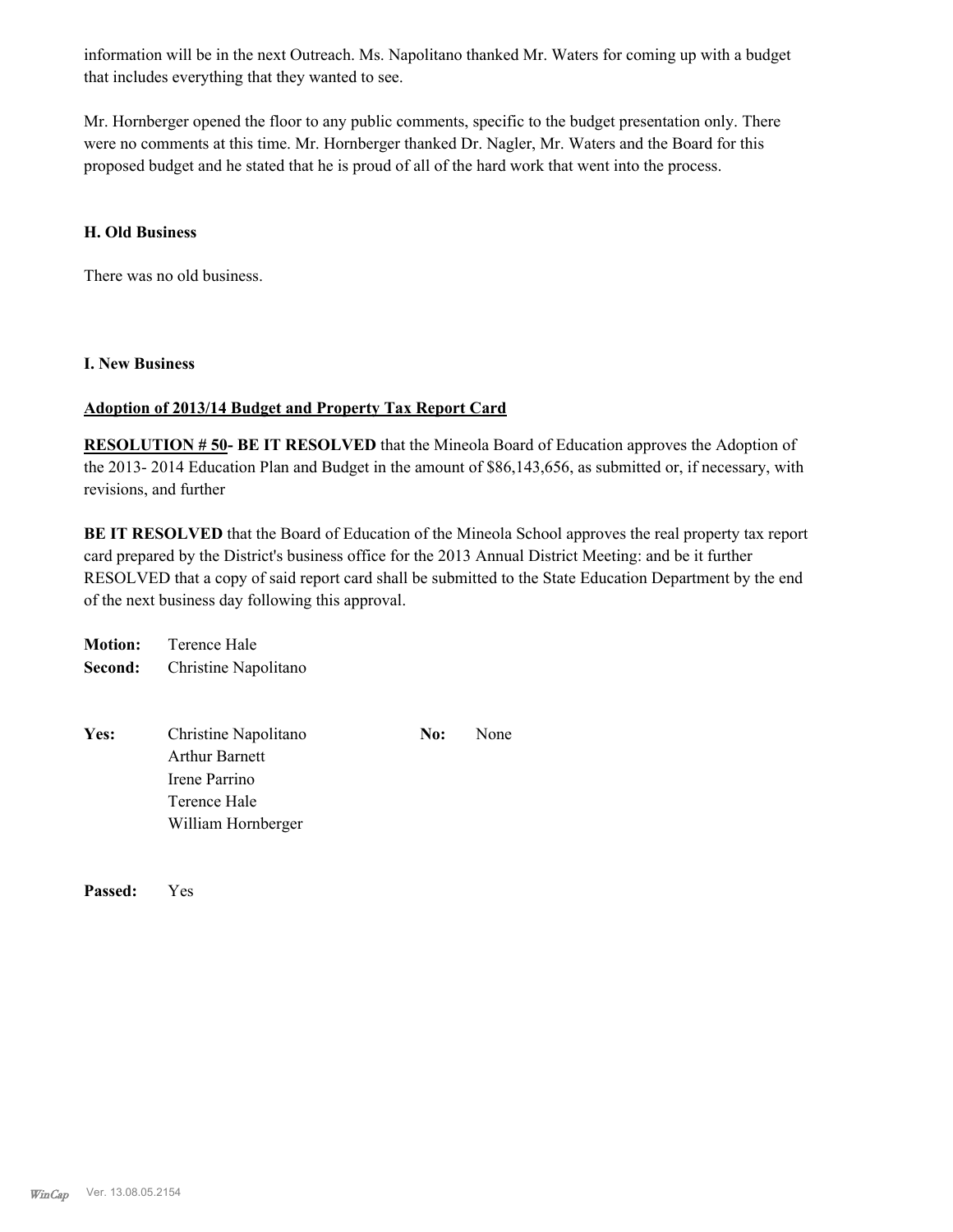## **Adoption of BOCES 2013-2014 Annual Operating Budget**

**RESOLUTION # 51 -BE IT RESOLVED** that the Mineola Board of Education approves the Nassau BOCES Proposed Administrative Operations Budget for the 2013/2014 school year in the amount of \$19,686,115.

**Motion:** Irene Parrino **Second:** Arthur Barnett

Discussion: The Superintendent stated that each year school district are required to vote on the BOCES Budget and it must be approved by a majority of the districts.

| Yes: | Christine Napolitano  | No: | None |
|------|-----------------------|-----|------|
|      | <b>Arthur Barnett</b> |     |      |
|      | Irene Parrino         |     |      |
|      | Terence Hale          |     |      |
|      | William Hornberger    |     |      |
|      |                       |     |      |

**Passed:** Yes

## **Election of BOCES Candidates**

**RESOLUTION #52-BE IT RESOLVED** that the Mineola Board of Education cast one (1) vote for three of the following candidates listed below to fill the Board of Cooperative Educational Services of Nassau County (BOCES) for three (3), three (3) year terms commencing July 1, 2013.

- 1. Ronald Ellerbe **X** 160 Wallace Street Freeport, NY 11520 Freeport UFSD
- 2. Fran N. Langsner **X** 253 Aspen Court Wantagh, NY 11793 Wantagh UFSD
- 3. Robert "B.A." Schoen **X** 969 Hayes Street Baldwin, NY 11510 Baldwin UFSD

**Motion:** Terence Hale **Second:** Christine Napolitano

Discussion: These candidates are nominated by a number of school districts and we must vote as part of of the annual BOCES process.

| Yes: | Christine Napolitano  | No: | None |
|------|-----------------------|-----|------|
|      | <b>Arthur Barnett</b> |     |      |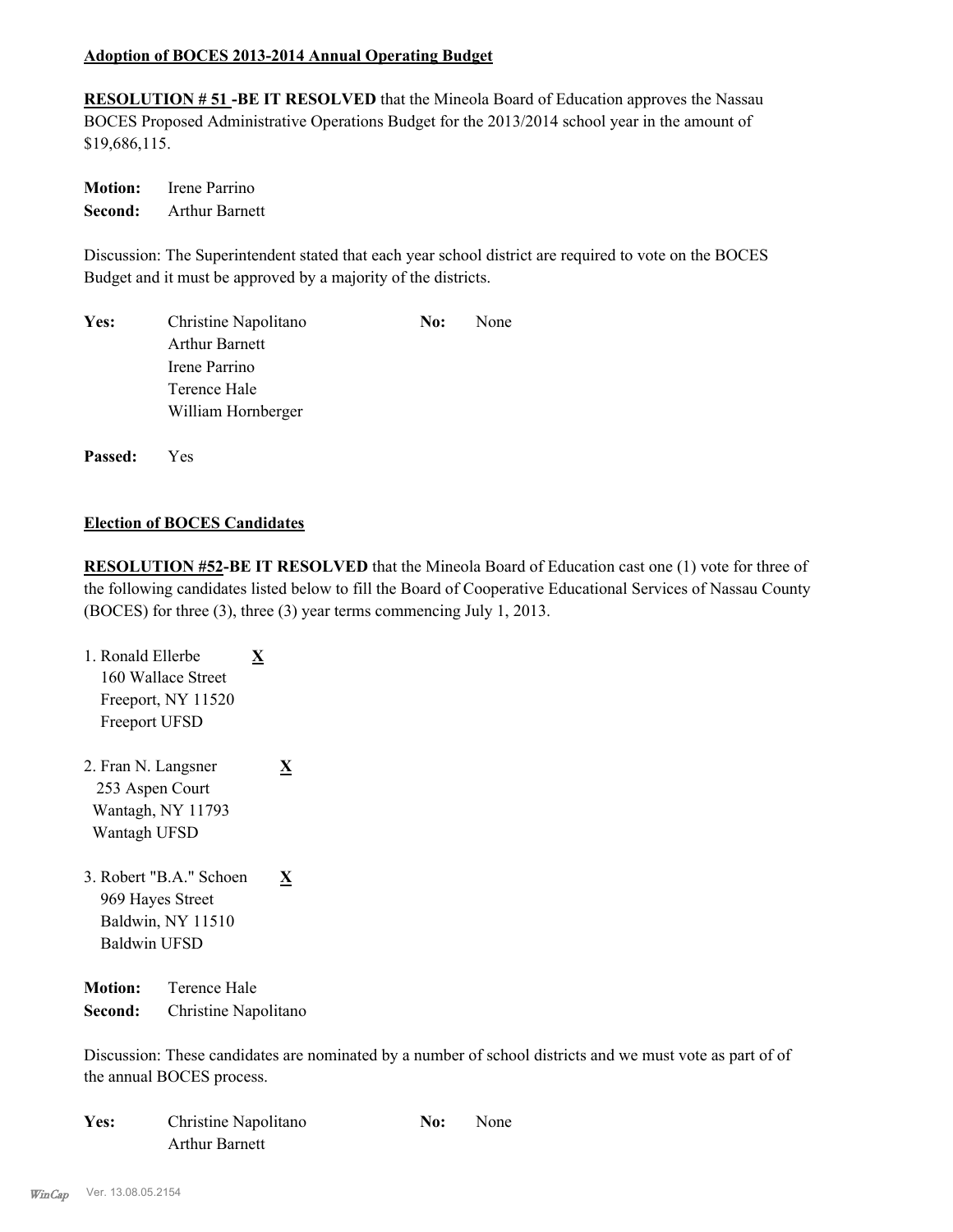Irene Parrino Terence Hale William Hornberger

**Passed:** Yes

#### **Inter-Municipal Cooperative Transportation Agreement**

**RESOLUTION # 53- WHEREAS,** a number of public school districts in Nassau County wish to jointly solicit proposals, together with the Nassau Board of Cooperative Educational Services ("BOCES") for pupil transportation services for the 2013-2014 school year and Summer 2013 (and any renewal period) in accordance with the applicable provisions of General Municipal Law;

**WHEREAS**, the public school districts and the BOCES have agreed to form a Cooperative (the "Cooperative") for this purpose;

**WHEREAS**, the Mineola School District, is desirous of participating in the Cooperative for joint solicitation of proposals for pupil transportation services as authorized by General Municipal Law, Section 119-0 in accordance with the terms and conditions of the Inter-Municipal Cooperative Transportation Agreement attached hereto; and,

**NOW THEREFORE BE IT RESOLVED** that the Board of Education authorizes the School District to participate in the Cooperative.

**BE IT FURTHER RESOLVED** that the Board of Education hereby approves the Inter-Municipal Cooperative Transportation Agreement attached hereto and authorizes the Board President to execute the Agreement on behalf of the Board of Education.

**Motion:** Irene Parrino **Second:** Terence Hale

Discussion: The Superintendent explained that this is a Cooperative Transportation Agreement which we may or may not use, but it must be approved in order for the District to take part in the agreement. No further discussion.

Yes: Christine Napolitano **No:** None Arthur Barnett Irene Parrino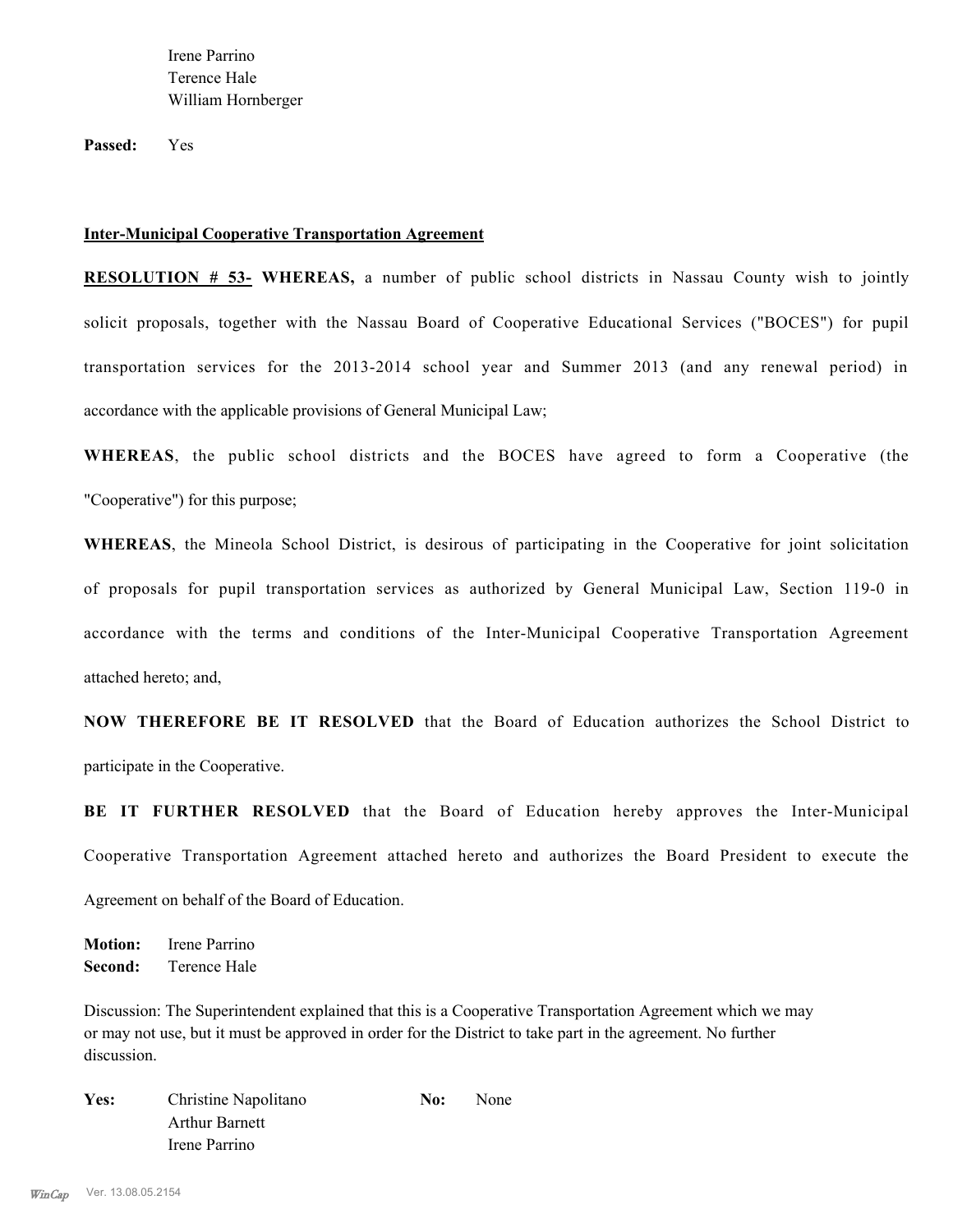## **Passed:** Yes

## **J. Consensus Agenda**

**RESOLUTION # 54 -BE IT RESOLVED** that the Board of Education approves the consensus agenda items J.1.a. through J.7.a., as presented.

**Motion:** Terence Hale **Second:** Arthur Barnett

Discussion: It was noted that there are election workers that also work in the District as aides and it was asked if this conflicts with their assigned hours. The Superintendent stated that employees are not allowed to double dip and that these individuals only work the election when they are no longer on shift. There was no additional discussion.

| <b>Yes:</b> | Christine Napolitano  | No: | None |
|-------------|-----------------------|-----|------|
|             | <b>Arthur Barnett</b> |     |      |
|             | Irene Parrino         |     |      |
|             | Terence Hale          |     |      |
|             | William Hornberger    |     |      |

**Passed:** Yes

## 1. **Instruction**

- a. Leave(s) of Absence/Child Rearing
- That the Board of Education grants a request to Jennifer Capella, for an unpaid Leave of Absence, for child-rearing purposes, effective April 16, 2013 to June 30, 2013. 1.
- That the Board of Education grants a request to Melissa Koenig, for a Leave of Absence, for childrearing purposes, using accumulated sick days, starting approximately June 27, 2013. 2.
- That the Board of Education grants a request to Jessica Hirsh, for a Leave of Absence, for childrearing purposes, using accumulated sick days, starting approximately May 1, 2013. 3.
- b. Appointments Instruction
- The Board of Education approves the recommendation of the Superintendent to appoint Cheryl Lippert, to the position of Leave Replacement Teacher for Jessica Hirsh, at Hampton Street, effective April 16, 2013 to on or before June 30, 2013, with a salary of MA, Step 7, \$85,523 prorated. 1.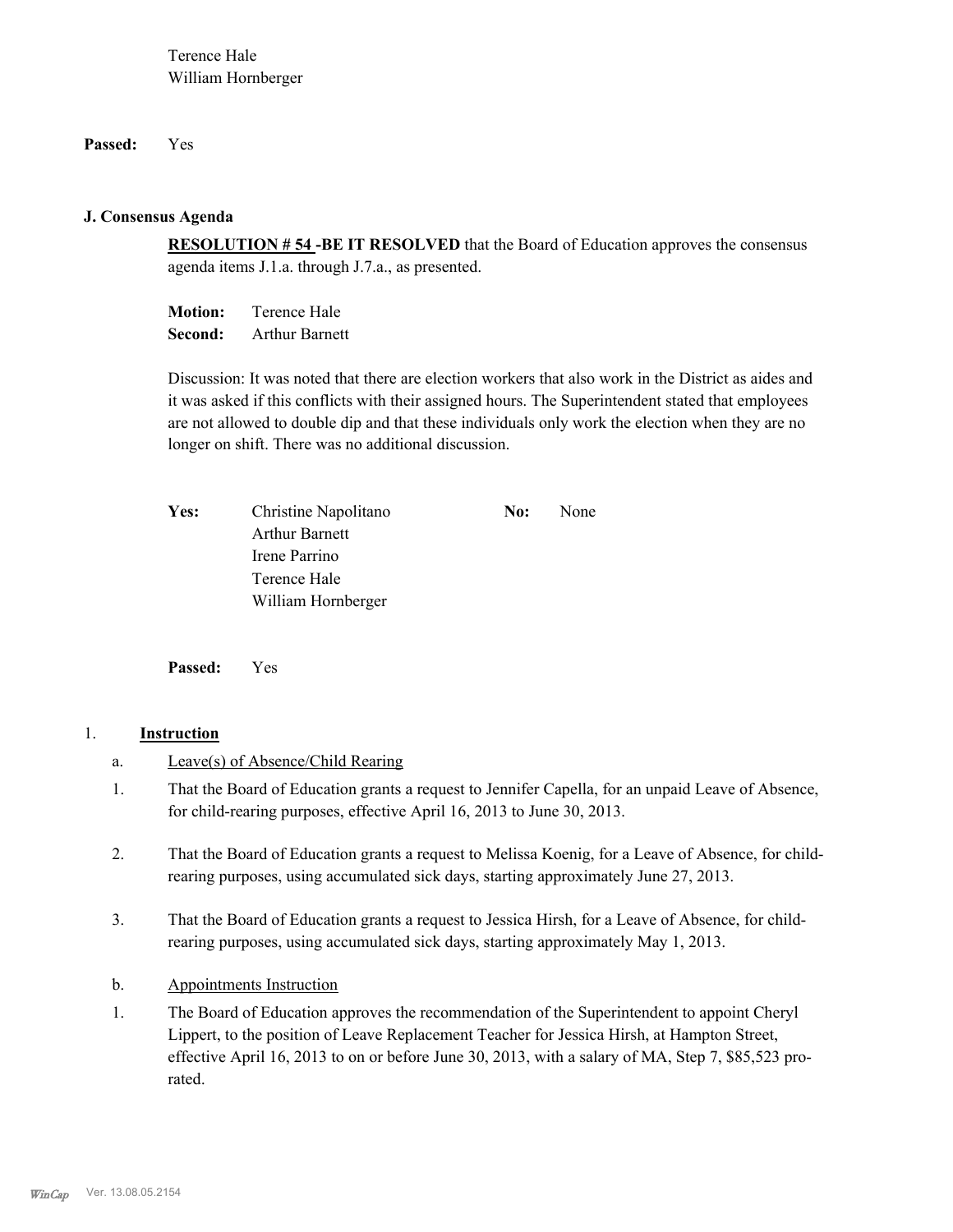Appointment(S) Sub Teacher per diem c.

> The Board of Education accepts the following individual(s) as Per Diem Substitute Teacher(s) for the current school year, at a daily rate of \$100.00 per day; and retirees at a daily rate of \$125.00 per day.:

| EMPLOYEE NAME      | <b>EMPLOYEE CERTIFICATION</b> |
|--------------------|-------------------------------|
| Joseph A. Gagliano | Physical Ed                   |

- d. Appointment(S) Perm Sub
- That the Board of Education approves the recommendation of the Superintendent to appointment Nicholas Tonini to the position of .3 Permanent Sub, effective March 8, 2013 to May 31, 2013. Salary: \$30 per day. 1.
- Appointment(S) Summer Jumpstart e.

That the Board of Education approves the following teachers for the Summer Jump start Program, to be funded by Title III LEP (Salary, hourly summer wages are based on the MTA contractual rates):

|    | <b>EMPLOYEE NAME</b> | TEP. | <b>STIPEND</b>   |
|----|----------------------|------|------------------|
|    | Charyn Restituyo     |      | \$2,039.10       |
|    | Andrea M. Romano     |      | \$2,039.10       |
| 3. | Teri Wolfe           | 3    | \$2,039.10       |
| 4. | Teresa L. Dawber     | Sub  | \$67.97 per hour |

## 2. **Instruction: Committee on Special Education**

a. That the Board of Education approves the CSE/CPSE/SCSE recommendations for programs and services for students with IEPs for the time period from 2/1/13- 2/28/13. Please be advised that all of the parents have received the student's IEP and a copy of their DUE process rights.

## 3. **Instruction: Contracted**

a. That the Board of Education approves the amendment of the Special Education Services Contract for a Parentally Placed student between the Huntington UFSD and the Mineola UFSD for the 2012- 2013 school year, approved at the March 21, 2013 Business Meeting, to reflect the District of Residence to be South Huntington UFSD, not Huntington UFSD.

## 4. **Instruction: Student Actions**

That the Board of Education approves the arrangement of a high school exchange trip to Leon, Spain, in which Spanish students will come to Mineola from September 12 through October 2, 2013 and our students will travel to Spain during Winter Recess, February 11 through 23, 2014. a.

## 5. **Civil Service**

- a. Resignation(s)
- That the Board of Education accept the resignation of Jill M. Braster, part time Teacher Aide at Meadow Drive School, effective April 12, 2013. 1.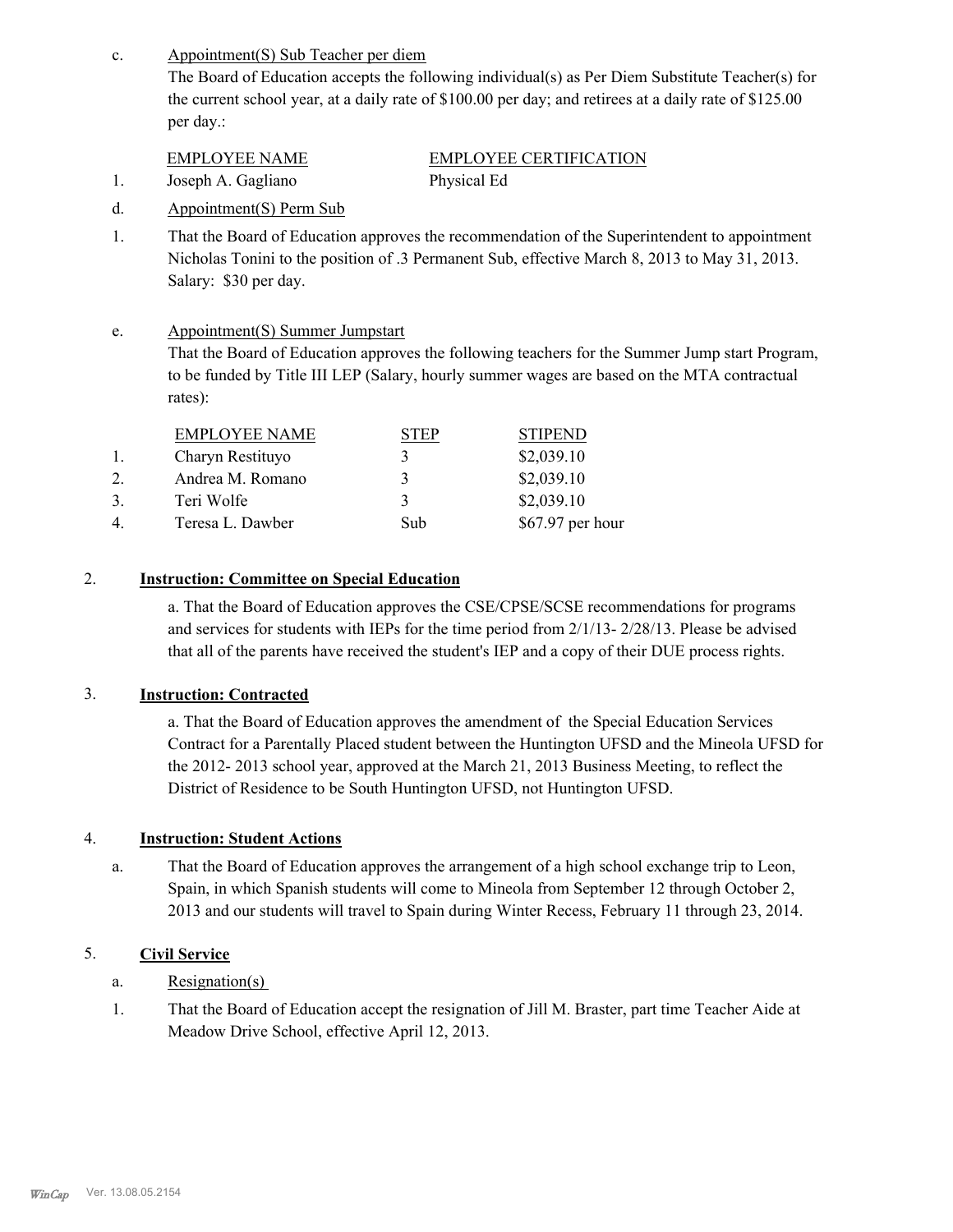## 6. **Business /Finance**

### a. **Treasurer's Report**

That the Board of Education accepts the Treasurer's report for the period ending February 28, 2013 and directs that it be placed on file.

### b. **Approval of Invoices and Payroll**

That the Board of Education accepts the Invoices and Payroll for the period ending March 31, 2013

| Warrant $\#$ 17 | March 13, 2013 | \$1,387,821.78 |
|-----------------|----------------|----------------|
| Warrant $\#$ 18 | March 26, 2013 | \$ 786,838.56  |

**TOTAL EXPENSES \$2,174,660.34**

PAYROLL # 17 & # 18

General  $$3,948,038.98$ F Fund \$ 72,975.37

**TOTAL PAYROLL \$4,021,014.35**

#### c. **Budget Appropriation Adjustment**

1. That the Board of Education approves the acceptance of revenue (NYSSMA Check Deposits) in the amount of \$3,088.00 and makes appropriation increase adjustments to the following Budget Code:A 2110.404.00.2230.

2. That the Board of Education approves the acceptance of revenue (for Instrument Rentals) in the amount of \$38,494.00 and makes appropriation increase adjustments to the following Budget Code: 2110.416.00.2330.

## 7. **Other**

a. That the Board of Education approves the appointment of the following individuals to serve as Registrars and Inspectors at the Annual Election and Budget Vote held **Tuesday, May 21, 2013** at the hourly rate of pay, \$10.00:

#### **Chief Election Inspectors:**

Meadow Drive: **Eileen Alexander**  Jackson Avenue: **Carolina Macedo**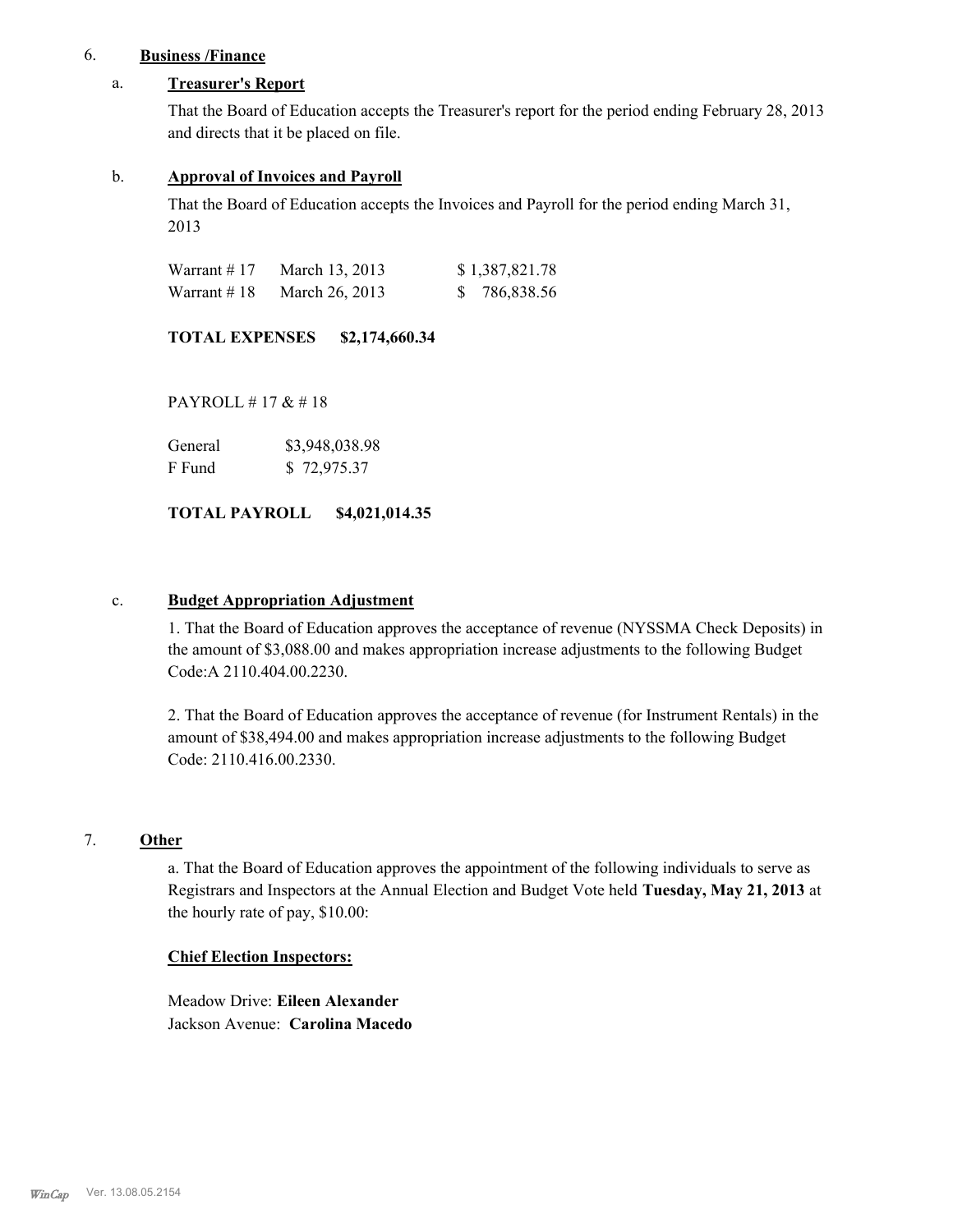## **Registrars:**

Meadow Drive: Marguerite Mahon, Madeline Cegelski, Lynn Clifford Jackson Avenue: Frank Iaquinto, Marie Destefano, Marian Kessler, Eugene Raffo, Joanne Fitzgerald

### **Inspectors:**

Meadow Drive: Ann Marie Smith, Douglas Cegelski, Raymond Kwiatek Jackson Avenue: Flore Rowe, Marie Encizo, Trisha Hahn, Mary Ann Iaquinto, Karen Dombeck

NOTE: In the event that there should be a vacancy created in any of the positions of Inspector of Election or Registrar, the Superintendent of Schools is authorized to appoint a qualified voter of this District to fill such vacancy.

The Superintendent of Schools recommends the appointment of the following Registrar to serve on Registration Day, Tuesday, **May 7, 2013,** between the hours of 4:00pm to 8:00pm at the authorized rate of pay of \$10 per hour.

### Willis Avenue: **Eileen Alexander**

The Superintendent of Schools also recommends the appointment of : Eileen Alexander to open the Registration Books to the public on **Saturday, May 18, 2013** from 9:00am to 12:00 noon, at the same authorized rate of pay.

A one hour workshop will be given on **Monday, May 20, 2013** from 3:00pm to 4:00pm and the attending Registrars and Inspectors will be compensated at the hourly rate of \$10.00.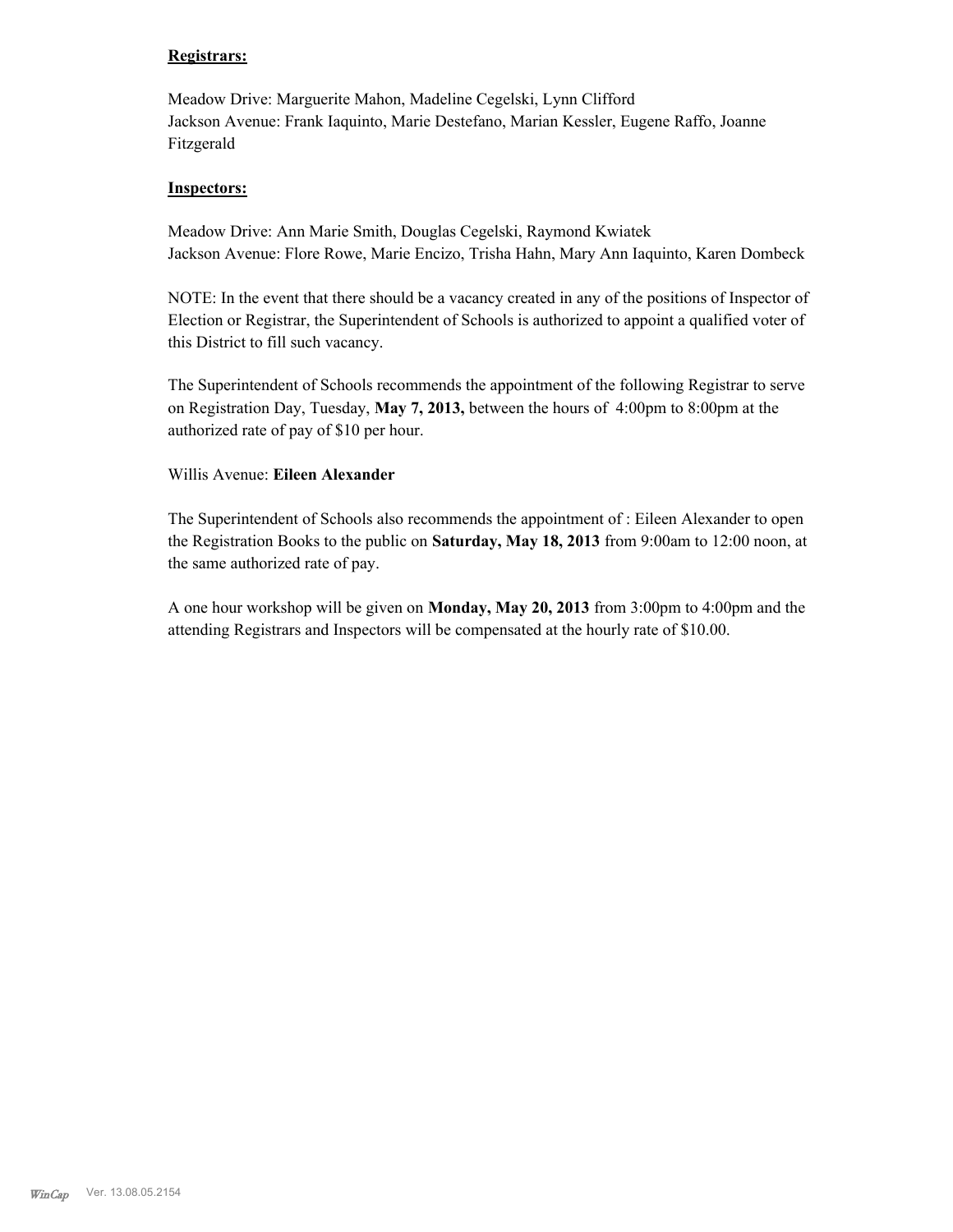### **K. Superintendent Reports/Presentations**

Superintendent of Schools' Reports for 4/17/13 Presentations:

- 1. Budget Presentation \*(prior to adoption of the budget)
- 2. 5 Year Tech Plan
- 3. Strategic Planning Committee

The Superintendent stated that this evening the Strategic Planning Committee will be presenting on their work and the 5 newly worded objectives which they have developed (the presentation can be found on the district website on the Board of Education page). The Superintendent displayed the mission statement and stated that these words are fairly ingrained in all that we do. The question for us as a district is do we still believe it and do we want to continue to pursue it. He stated that the original committee came up with a list of directives and a Strategic Plan for Excellence, which was displayed for all. The items on the list were very difficult to measure. Last year, the Board requested that committee reconvene. The Superintendent introduced committee member, Mary Desiderio.

Ms. Desiderio stated that the Strategic Planning committee convened in November 2011 and the committee was comprised of parents, staff members, administrators and 2 Board of Ed trustees. The committee has met approximately 8 times and the average attendance was approximately 10 members. The purpose of the committee was to reflect on the mission statement and core values, to assess the strategic objectives for language, relevance and clarity. The committee also discussed ways in which the objectives can be measured. Through the many discussions, the idea of formally surveying the community was introduced and they met with a survey company to develop questions for the initial survey. As a result of this process, 5 newly worded objectives will be presented this evening.

Strategic Objective - I: The District will establish benchmark measures for each student in math and ELA. Assessment 1: Growth for students in grades k-7 will be measured in ELA and Math in two ways- % of students in a grade that reach "target growth" and % of students above proficiency based on National norms. In grade 8-12 growth will be measured based upon Student Learning Objectives. Ms. Desiderio explained that strategic objective 1, may eventually need to be tweaked when the State finishes making their changes.

Strategic Objective- II: Phyllis Badinger (one of the original committee members) presented this objective. The District will establish a list of positive character traits. Assessment - II "Positive Character Traits" incldes three steps- curriculum units of study will be developed in every grade; at the end of each unit an assessment will be given; and schools will be required to develop a system to track and recognize students when the display the Positive Character Traits.

Mr. Hornberger asked if these positive character traits will be incorporated on the report cards and Dr. Nagler stated that new report cards will be based on the standards and there may not be room for these items.

Strategic Objective- III: The District will provide opportunities for students to contribute to their community and encourage them to do so. Assessment III- "Community Involvement": each school will provide grade opportunities for students to contribute to their community and data will be collected on participation rates in the various activities. This objective is linked to Objective II. The Superintendent added that he feels we do well in this area.

Strategic Objective IV: In conjunction with the District's K- !2 research guide, students will continually seek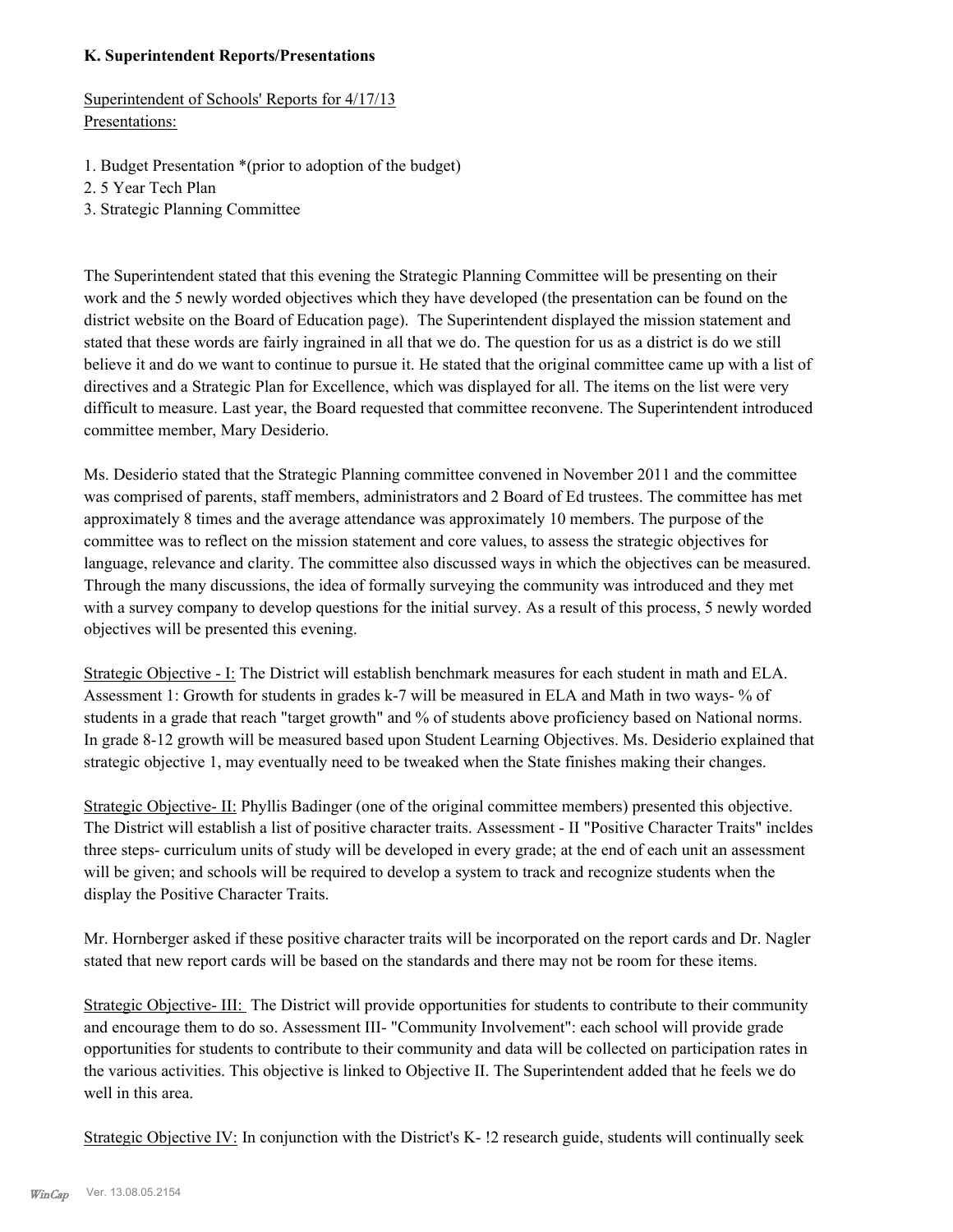and access information from a variety of sources related to questions about which they are curious. Assessment IV- "Research and Presentation Skills"- mandatory research projects on each grade level (subject) will be developed and rubric scores will be recorded and analyzed; and presentations exhibitions will be required for specific grades in each building. It was noted that these assessmants are in line with the common core.

Strategic Objective V: Teresa Hornberger presented this objective. The District will continue to value technology as a tool to foster 21st century skills. The district will aspire to equally implement technology K-12 as a means to engage students in content curriculum. Ms. Hornberger stated that as she presented this item she feels the wording should be changed. Ms. Desiderio recommended that objective V- should be tabled to allow for the committee to discuss any necessary changes. Assessment V- "Technology" - a yearly survey will be developed to assess our ability to impart the significance of technology to stakeholders; implement technology as a tool to enhance all students learning and keep students engaged. The Superintendent stated that he is happy that committee and the community values technology. He stated that these objectives will help us define what is important to us and how we are doing. Dr. Nagler stated that the committee really looked if these objectives can be measured and how it can be accomplished. He stated that he is not looking for a Board vote on these objectives yet.

Mr. Hale and Ms. Parrino both thanked the Strategic Planning Committee for all of their hard work. Mr. Hornberger stated that Objective V defines what we do well and he thanked the committee for their hard work. The Committee will tweak the Objectives and then will present them to the Board for approval.

The Superintendent stated that tonight's final presentation is the "5 Year Technology Plan- Year 8: 2013- 2014" (this presentation can be found on the District website on the Board of Education page). The Superintendent explained a "Multi Year Purchase" for the Board. He reported that in a Multi-Year Purchase, the District purchases equipment yearly and pays over 5 years via financing through BOCES. This creates a cycle of replacement whereby no piece of equipment is older than 5 years. The cost is already in the budget, so as one 5 year purchase is paid off, we spend the same amount the next year- maintaining a flat budget. He stated that the amount available for 2013- 2014 is \$100,000. The Superintendent stated that the proposed purchases for 2013-14 include the following: 200 new desktops at the High School; 156 Wireless Access Points (WAP's); and 230 iPads for 5th grade. The following is the Instructional Proposal:

 BYOD (Bring Your Own Device): Purchase WAP's for the High School and HP Desktops; students can bring any device to school and will use Edmodo to save and retrieve files wirelessly. This will allow students and teachers to follow flipped classroom instructional model. BYOD is targeted for the 8th grade in 2013-14. The Superintendent recommends that the District can declare old iPads obsolete and parents can purchase these devices.

iPad Student Initiative: At Jackson Avenue School- Allow for the iPAD Student Initiative to continue. The Superintendent stated that all iPAD 2's not declared obsolete will be used at Jackson; grant monies will be used to purchase enough for the entire grade and there will be 35 WAPs. At Meadow Drive and Hampton Street, there will be a re-allocation of iPAD 1's for classroom center work.

The Superintendent asked the Board if there were any questions or comments. Mr. Barnett wanted clarification if the plan is for all students in grades 3-12 to be carrying a device. The Superintendent stated that is the plan and added that the biggest problem is re-syncing the machines and maintenance is enormous job. This will be part of a contract with BOCES. The Superintendent stated that with BYOD, all devices will have to be registered to work. Mr. Hornberger stated that this will be a big change for the High School. The Superintendent stated that that is why the focus will be on the 8th grade only next year and training will start with them. He added that this is process is going to be a challenge in the older grades. There was no further discussion.